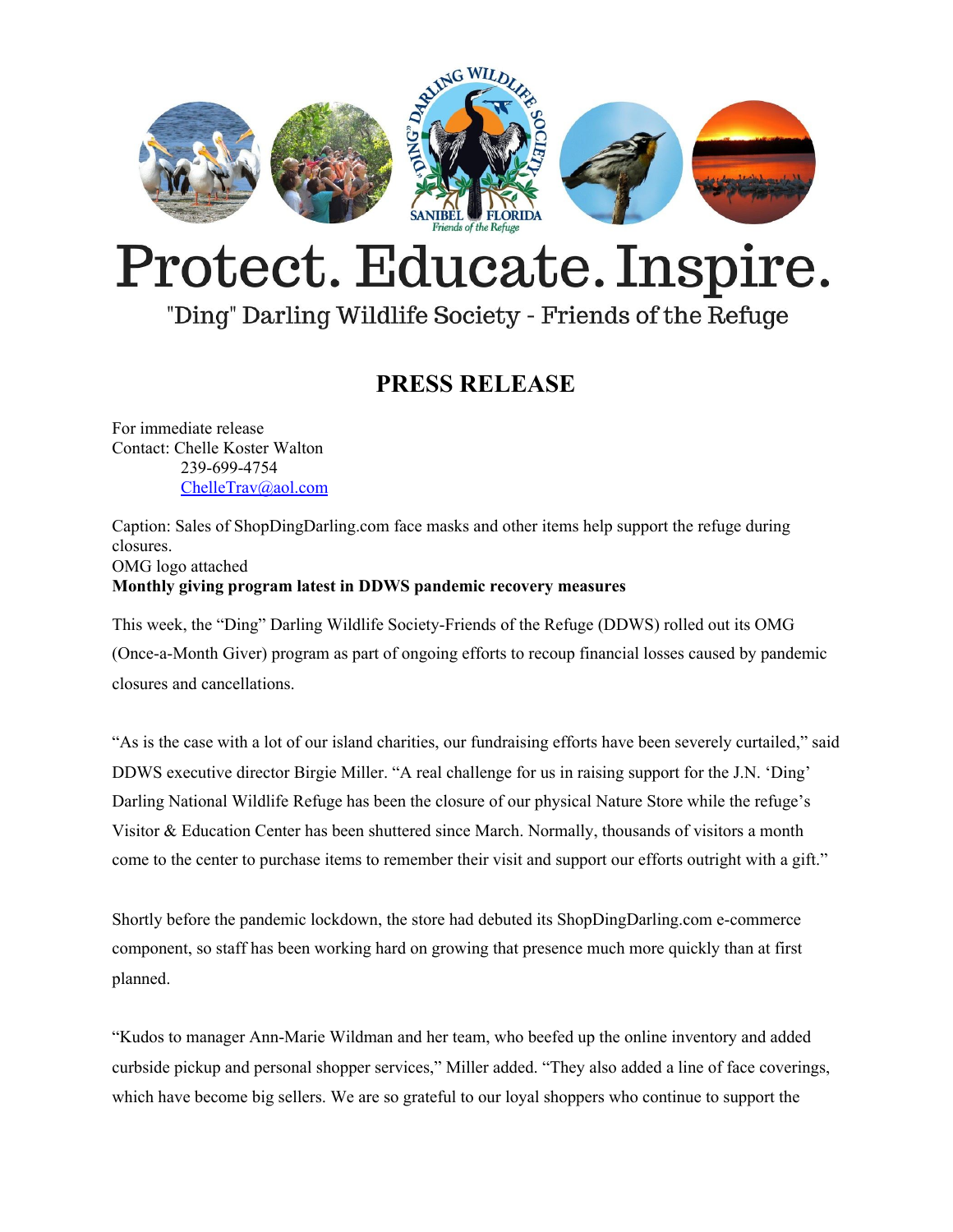refuge this way, with 100 percent of profits benefiting wildlife research, education, and overall conservation."

DDWS has added the new OMG program to benefit donors by making it easy to contribute automatic donations each month. OMG donors will receive special benefits that are still under development. More information is available at [dingdarlingsociety.org/articles/once-a-month-giver](https://www.dingdarlingsociety.org/articles/once-a-month-giver).

While the refuge's Wildlife Drive and trails remained open since the start of lockdown, with Tarpon Bay Explorers concessions later coming back, DDWS has remained fully operational in its role keeping visitors engaged and educating the public. That meant staffing and funding a number of free and virtual programs such as "Ding" at Home videos and Virtual Nature Explorers Summer Camp, with the help of refuge staff. In addition, conservation work at the refuge never stopped, and DDWS supports its research, habitat restoration, and internships.

Last month, DDWS held a virtual baby shower to draw attention to all the new hatchlings at the refuge and raise donations, a campaign Miller calls creative and immediately successful.

"The pandemic certainly put a crimp in the refuge's 75th anniversary celebration this year," said Miller, adding that several exhibitions, speakers, and activities had to be canceled. DDWS still, however, will host a gala event on the anniversary date, Dec. 1, 2020, but in drive-in theater style at The Community House.

In the meantime, Miller and her team hope to reap benefits from the OMG program by engaging new friends of the refuge.

"We are truly blessed with our supportive and generous body of sponsors and donors," said Miller. "They understand the importance of continued funding to the refuge in its efforts to monitor water quality, keep our wildlife thriving, and educate and inspire the next generation to continue on with our work."

For more information about DDWS and its support efforts, visit dingdarlingsociety.org or call Miller at 239-472-1100 ext. 232.

#### ABOUT DDWS

As a non-profit 501(c)3 organization, DDWS works to support J.N. "Ding" Darling National Wildlife Refuge's mission of conservation, wildlife and habitat protection, research, and public education through charitable donations and Refuge Nature Shop profits.